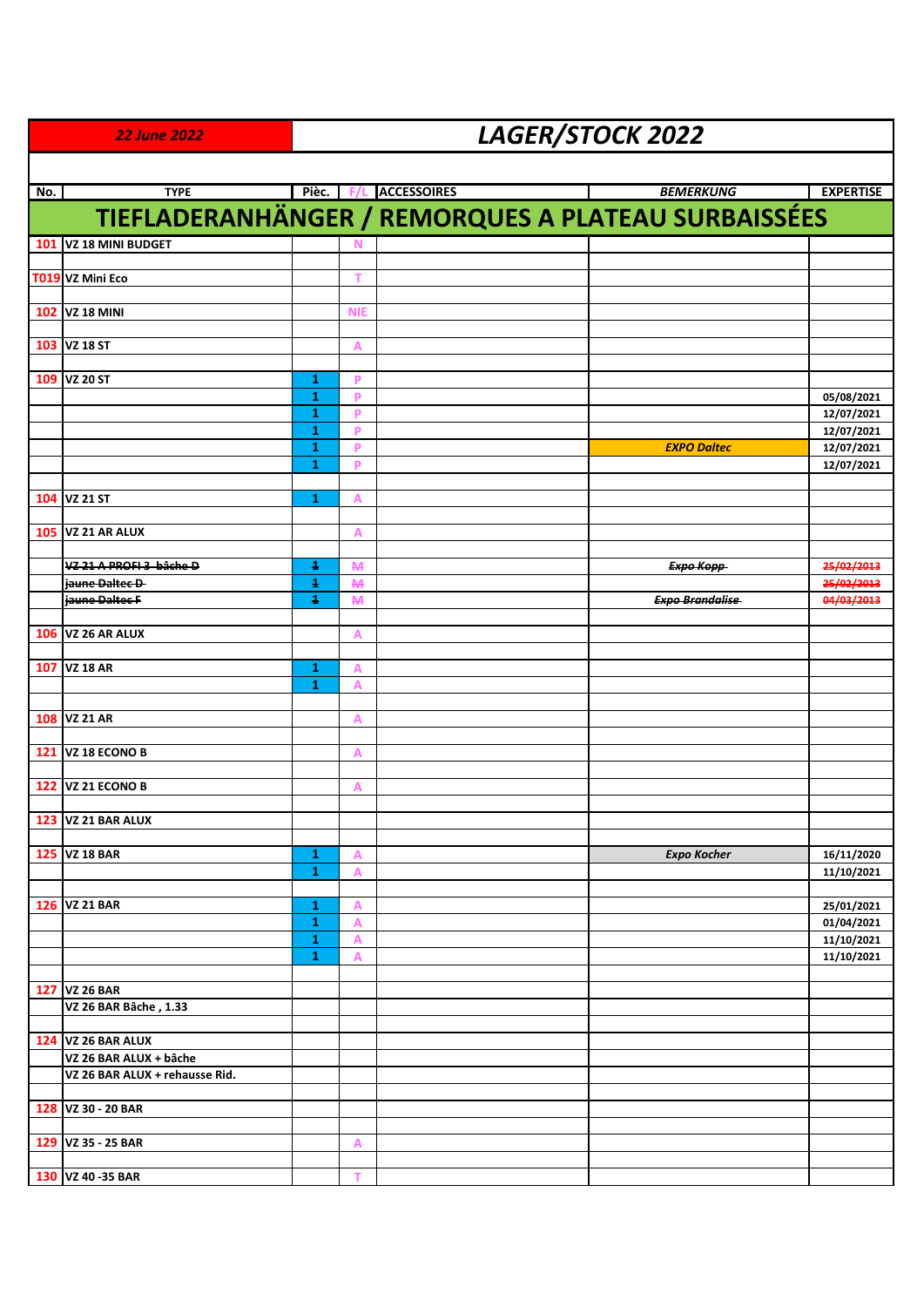| <b>HOCHLADERANHÄNGER / CARGO</b> |                              |                   |                |                      |            |  |  |
|----------------------------------|------------------------------|-------------------|----------------|----------------------|------------|--|--|
| 200 Titus                        | $\mathbf{1}$                 | Α                 |                |                      |            |  |  |
|                                  |                              |                   |                |                      |            |  |  |
| 201 CARGO 10                     | $\mathbf{1}$                 | A                 |                | <b>EXPO EVIONNAZ</b> |            |  |  |
| <b>202 CARGO 13</b>              |                              | P                 |                |                      |            |  |  |
|                                  |                              |                   |                |                      |            |  |  |
| 232 TRANSPORTER 13 BUDGET        | 1                            | т                 | Transporter 13 |                      | 08/03/2021 |  |  |
|                                  | 1                            | T                 | Transporter 13 | EXPO / Mäder         | 15/04/2021 |  |  |
| 203 CARGO 20                     |                              | P                 |                |                      | 14/06/2021 |  |  |
|                                  |                              |                   |                |                      |            |  |  |
| 233 TRANSPORTER 20 BUDGET        |                              |                   |                |                      |            |  |  |
|                                  |                              |                   |                |                      |            |  |  |
| 204 CARGO 13 E 13"               | $\mathbf{1}$                 | А                 |                |                      |            |  |  |
|                                  | $\mathbf{1}$<br>$\mathbf{1}$ | $\mathsf{A}$<br>A |                |                      |            |  |  |
|                                  |                              |                   |                |                      |            |  |  |
| 205 CARGO 20 E 13"               | 1                            | А                 |                | <b>EXPO EVIONNAZ</b> | 12/04/2021 |  |  |
|                                  |                              |                   |                |                      |            |  |  |
| 213 CARGO 20 S 13"               | 1                            | А                 |                |                      |            |  |  |
| 214 CARGO 25 13"                 |                              |                   |                |                      |            |  |  |
|                                  |                              |                   |                |                      |            |  |  |
| 214 CARGO 25 10"                 |                              |                   |                |                      |            |  |  |
|                                  |                              |                   |                |                      |            |  |  |
| 215 CARGO 25 S 13"               |                              | А                 |                |                      |            |  |  |
| 215 CARGO 25 S 10"               |                              |                   |                |                      |            |  |  |
|                                  |                              |                   |                |                      |            |  |  |
| 216 Cargo 25 L                   | $\mathbf{1}$                 | A                 |                |                      |            |  |  |
|                                  |                              |                   |                |                      |            |  |  |
| 216 CARGO 25 L B: 1.8 mm         |                              |                   |                |                      |            |  |  |
| <b>217 CARGO 25 LS</b>           | 1                            | А                 |                |                      |            |  |  |
|                                  |                              |                   |                |                      |            |  |  |
| <b>218 CARGO 25 XLS</b>          |                              | A                 |                |                      |            |  |  |
|                                  |                              |                   |                |                      |            |  |  |
| 219 CARGO 25 XXLS                |                              | A                 |                |                      |            |  |  |
| 220 CARGO 30 L 1700mm            |                              | А                 |                |                      |            |  |  |
|                                  |                              |                   |                |                      |            |  |  |
| 227 CARGO 30 L 1800mm            |                              | A                 |                |                      |            |  |  |
|                                  |                              |                   |                |                      |            |  |  |
| 221 CARGO 35 L 1700mm            |                              | А                 |                |                      |            |  |  |
| 228 CARGO 35 L 1800mm            |                              | A                 |                |                      |            |  |  |
|                                  |                              |                   |                |                      |            |  |  |
| 232 CARGO 30 LS B; 2100 mm       |                              | А                 |                |                      |            |  |  |
| 222 CARGO 35 LS B; 2100 mm       | 1                            |                   |                |                      |            |  |  |
|                                  | $\mathbf{1}$                 | A<br>A            |                | <b>EXPO EVIONNAZ</b> |            |  |  |
|                                  |                              |                   |                |                      |            |  |  |
| 229 CARGO 35 LS B; 2470 mm       |                              | A                 |                |                      |            |  |  |
|                                  |                              |                   |                |                      |            |  |  |
| 223 CARGO 35 XLS                 |                              | A                 |                |                      |            |  |  |
| 230 CARGO 35 XLS B: 2470 mm      |                              | А                 |                |                      |            |  |  |
|                                  |                              |                   |                |                      |            |  |  |
| 224 CARGO 35 XXLS                |                              | Α                 |                |                      |            |  |  |
|                                  |                              |                   |                |                      |            |  |  |
| 231 CARGO 35 XXLS B: 2470 mm     |                              | A                 |                |                      |            |  |  |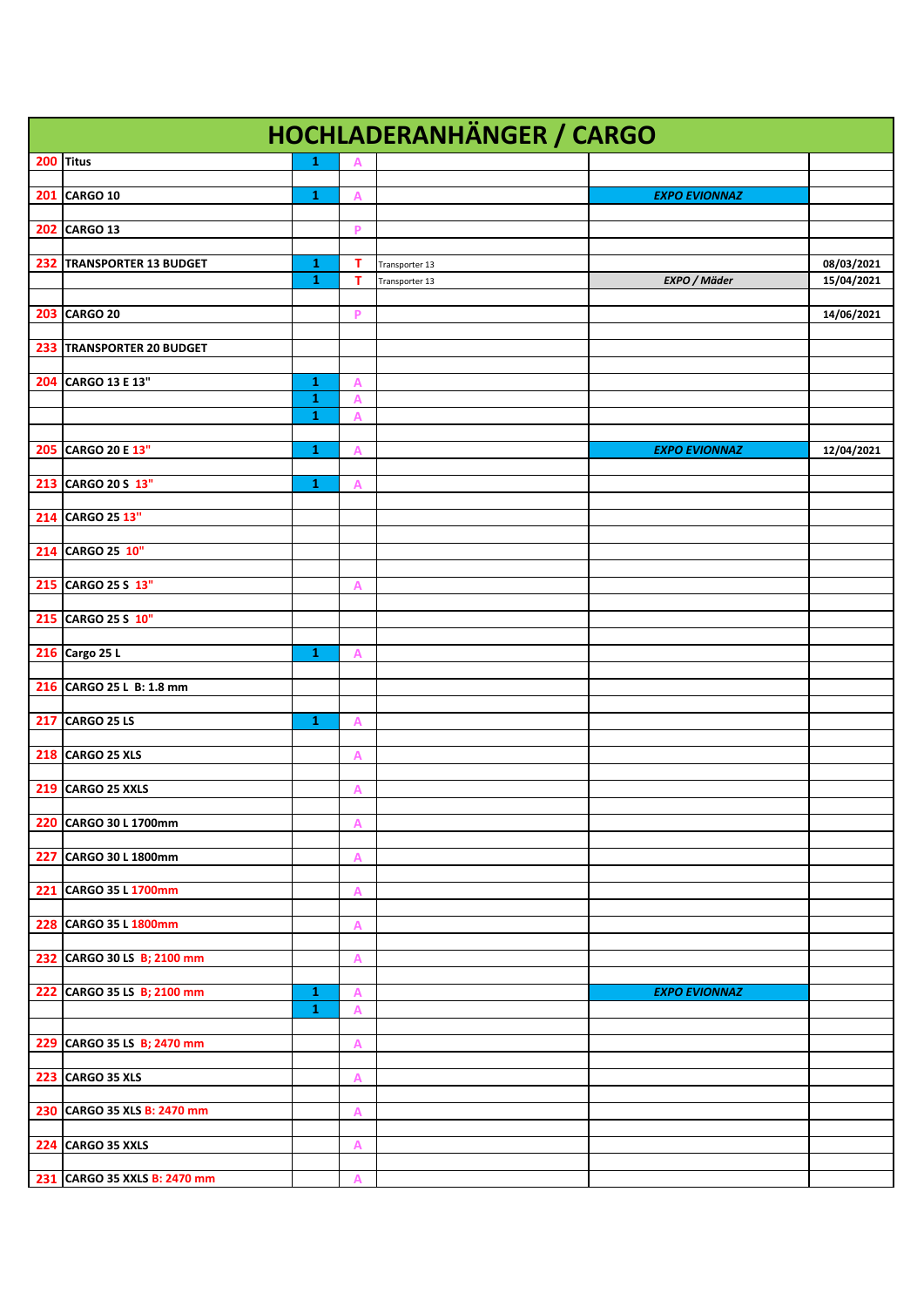|     | <b>BOOTSANHÄNGER / REMORQUES À BATEAUX</b> |              |             |                          |                      |            |  |  |
|-----|--------------------------------------------|--------------|-------------|--------------------------|----------------------|------------|--|--|
|     | 301 BT 300 (450 KG) N                      |              | N           |                          |                      |            |  |  |
|     |                                            |              |             |                          |                      |            |  |  |
|     | 310 JET ALU                                |              | т           |                          |                      |            |  |  |
|     |                                            |              |             |                          |                      |            |  |  |
|     | 313 BT 750 T                               | 1<br>1       | т<br>т      |                          |                      |            |  |  |
|     |                                            | 1            | т           |                          |                      |            |  |  |
|     |                                            | 1            | т           |                          |                      |            |  |  |
|     |                                            | 1            | т           |                          |                      |            |  |  |
|     |                                            | 1            | т           |                          |                      |            |  |  |
|     |                                            | 1            | т           |                          |                      |            |  |  |
|     |                                            |              |             |                          |                      |            |  |  |
|     | 303 BT 750 B                               |              | N           |                          |                      |            |  |  |
|     |                                            |              |             |                          |                      |            |  |  |
|     | 314 BT 1000 TB                             | 1<br>1       | т<br>т      |                          |                      |            |  |  |
|     |                                            | 1            | т           |                          |                      |            |  |  |
|     |                                            | 1            | т           |                          |                      |            |  |  |
|     |                                            |              |             |                          |                      |            |  |  |
| 307 | <b>BT 1300 ALU</b>                         | 1            | т           | B13 ALU                  |                      | 20/05/2021 |  |  |
|     |                                            |              |             |                          |                      |            |  |  |
|     | 304 BT 1500 B                              |              | N           |                          |                      |            |  |  |
|     |                                            |              |             |                          |                      |            |  |  |
|     | 308 BT 1500 ALU                            | 1            | т           | B15 ALU                  | <b>EXPO EVIONNAZ</b> | 20/05/2021 |  |  |
|     |                                            | 1            | т           | B15 ALU                  |                      |            |  |  |
|     | 315 BT 1800 B                              | 1            | T           | <b>B18</b>               |                      |            |  |  |
|     |                                            | 1            | т           | <b>B18</b>               |                      |            |  |  |
|     |                                            | 1            | т           | <b>B18</b>               |                      |            |  |  |
|     |                                            | 1            | т           | <b>B18</b>               |                      |            |  |  |
|     |                                            | 1            | т           | <b>B18</b>               |                      |            |  |  |
|     |                                            | 1            | т           | <b>B18</b>               |                      |            |  |  |
|     |                                            | 1            | т           | <b>B18</b>               |                      |            |  |  |
|     |                                            |              |             |                          |                      |            |  |  |
|     | 316 BT 2500 B                              | 1            | т           | <b>B25</b>               |                      |            |  |  |
|     |                                            | 1<br>1       | т<br>т      | <b>B25</b><br><b>B25</b> |                      |            |  |  |
|     |                                            |              |             |                          |                      |            |  |  |
|     | 312 BT 2500 ALU                            | ${\bf 1}^-$  | $\top$      | B <sub>27</sub> ALU      |                      | 09/09/2021 |  |  |
|     |                                            | $\mathbf 1$  | T           | B27 ALU                  | <b>EXPO EVIONNAZ</b> | 09/09/2021 |  |  |
|     |                                            | $\mathbf{1}$ | T.          | B27 ALU                  |                      | 09/09/2021 |  |  |
|     |                                            |              |             |                          |                      |            |  |  |
|     | 306 BT 3500 B                              |              | $\mathbf N$ |                          |                      |            |  |  |
|     |                                            |              |             |                          |                      |            |  |  |
|     | 309 BT 3500 ALU 3ACH.                      | $\mathbf{1}$ | $\mathsf T$ | <b>B35/3 ALU</b>         | <b>EXPO EVIONNAZ</b> | 20/05/2021 |  |  |
|     |                                            |              |             |                          |                      |            |  |  |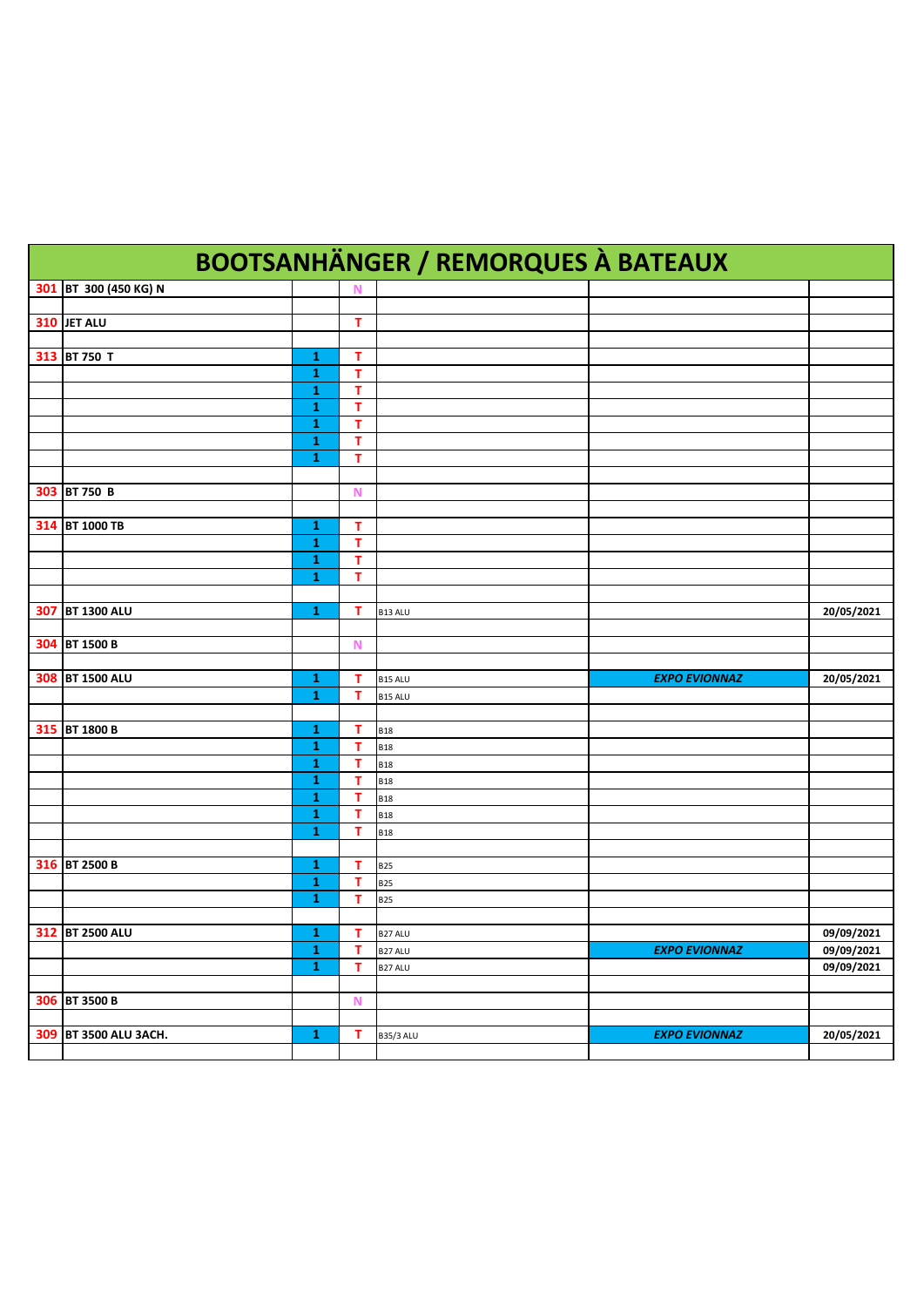|                                |        |              | <b>MOTORRADTRANSPORTER / TRANSPORTEUR DE MOTOS</b> |                      |            |
|--------------------------------|--------|--------------|----------------------------------------------------|----------------------|------------|
| 321 VZ SCOOTER                 |        |              |                                                    |                      |            |
|                                |        |              |                                                    |                      |            |
| <b>329 MOTO BUDGET</b>         |        | т            |                                                    |                      |            |
|                                |        |              |                                                    |                      |            |
| <b>322 VZ MOTO 2</b>           |        |              |                                                    |                      |            |
|                                |        |              |                                                    |                      |            |
| <b>324 VZ MOTO 2 B</b>         |        | Α            |                                                    |                      |            |
| <b>326 VZ MOTO 3 B</b>         |        | А            |                                                    |                      |            |
|                                |        |              |                                                    |                      |            |
| 327 MOTO 3 BUDGET              | 1      | т            | Moto 3                                             | <b>EXPO EVIONNAZ</b> | 18/10/2021 |
|                                | 1      | т            | Moto 3                                             |                      | 08/11/2021 |
|                                |        |              |                                                    |                      |            |
| 323 QUAD 1                     |        | B            |                                                    |                      |            |
|                                |        |              |                                                    |                      |            |
| T003 QUAD BUDGET               |        |              |                                                    |                      |            |
|                                |        |              |                                                    |                      |            |
| 325 QUAD 2 1000 kg             | 1      | B            |                                                    | <b>EXPO EVIONNAZ</b> |            |
|                                | 1      | B            |                                                    |                      |            |
|                                |        |              |                                                    |                      |            |
| <b>330 MULTI BUDGET</b>        |        |              |                                                    |                      |            |
| <b>409 LIFTER BUDGET</b>       | 1      | т            | Motoquad 2616                                      | <b>EXPO EVIONNAZ</b> |            |
|                                | 1      | $\mathbf{T}$ | Motoquad 2616                                      |                      |            |
|                                | 1      | $\mathbf{T}$ | Motoquad 2616                                      |                      |            |
|                                | 1      | T            | Motoquad 2616                                      |                      |            |
|                                | 1      | т            | Motoquad 2616                                      |                      |            |
|                                |        |              |                                                    |                      |            |
|                                |        |              | <b>KARTRANSPORTANHÄNGER / REMORQUES KARTING</b>    |                      |            |
|                                |        |              |                                                    |                      |            |
| <b>331 KART 2</b>              | 1      | DR           | En attente d'un couvercle laqué !!!                |                      |            |
|                                |        |              |                                                    |                      |            |
| <b>332 KART 3</b>              |        | <b>VEZ</b>   |                                                    |                      |            |
|                                |        |              |                                                    |                      |            |
| <b>332 VZ 27 O / KART MAXI</b> | 1<br>1 | Α            | Blau<br>Silber                                     | <b>EXPO EVIONNAZ</b> |            |
|                                |        |              |                                                    |                      |            |
|                                |        |              |                                                    |                      |            |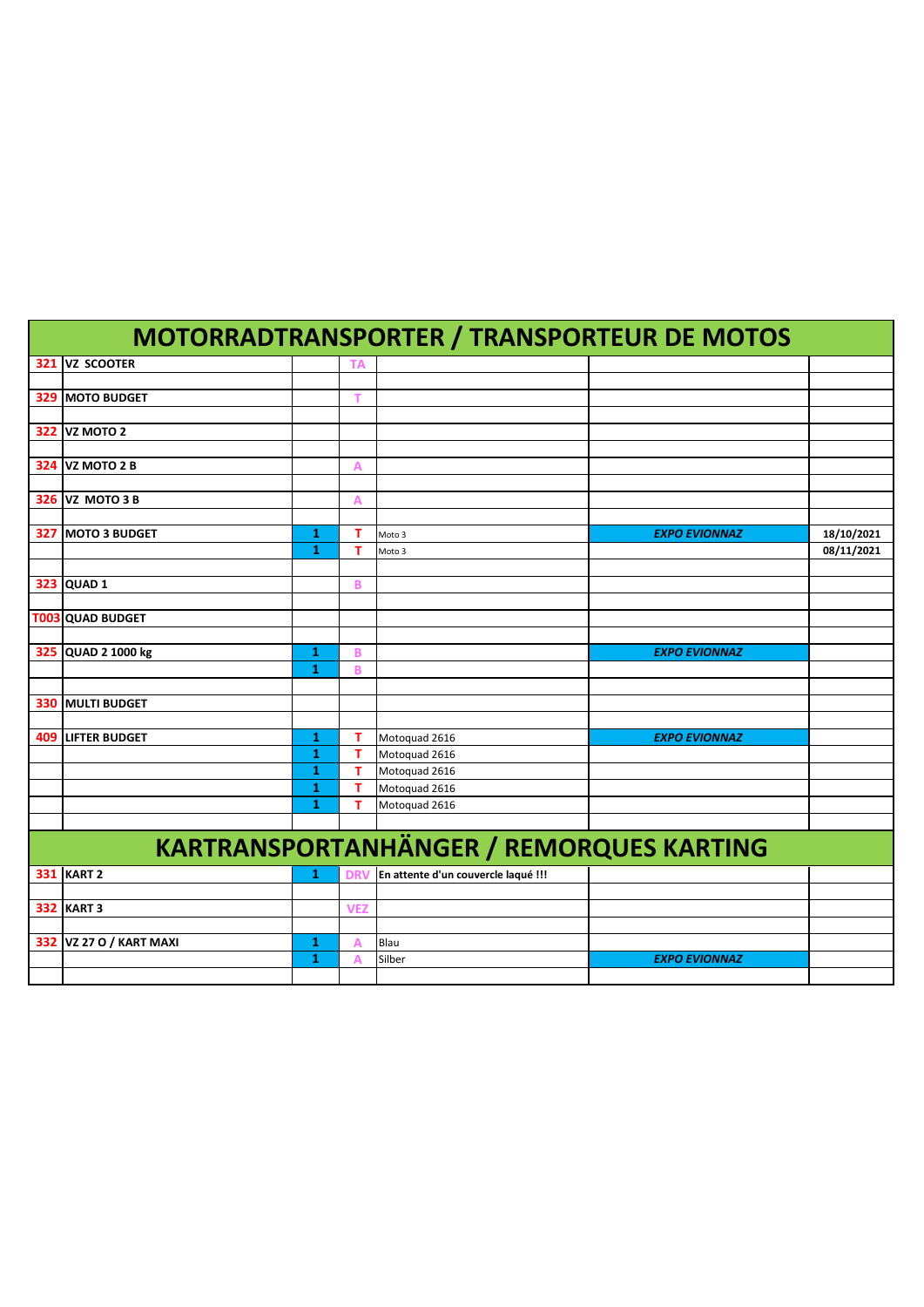|     | <b>ABSENKANHÄNGER / REMORQUE ABAISSABLE</b> |              |            |              |                          |            |  |  |  |
|-----|---------------------------------------------|--------------|------------|--------------|--------------------------|------------|--|--|--|
|     | 401 LIFTER F 3100 X 1300                    |              |            |              |                          |            |  |  |  |
|     |                                             |              |            |              |                          |            |  |  |  |
|     | 402 LIFTER FR<br>2700 X 1300                |              | <b>DRV</b> |              |                          | 05/10/2020 |  |  |  |
|     |                                             |              |            |              |                          |            |  |  |  |
|     | <b>403 LIFTER FB 10</b>                     | 1            | DP.        | 3100X1300    | ! Pas de support plaque! | 29/11/2021 |  |  |  |
|     |                                             |              |            |              |                          |            |  |  |  |
|     | 404 LIFTER FBR 10                           | 1            | <b>DR</b>  | 3000x1670    | grau Ridel               | 13/12/2021 |  |  |  |
|     |                                             | $\mathbf{1}$ | <b>DRV</b> |              |                          |            |  |  |  |
|     |                                             |              |            |              |                          |            |  |  |  |
|     | <b>405 LIFTER FB 13</b>                     |              |            |              |                          | 17/06/2021 |  |  |  |
|     | 406 LIFTER FBR 13                           | 1            | <b>DPA</b> | mit aluboden | <b>EXPO Daltec</b>       | 20/08/2020 |  |  |  |
|     |                                             | $\mathbf{1}$ | <b>DR</b>  |              | <b>EXPO Daltec</b>       | 10/06/2021 |  |  |  |
|     |                                             |              |            |              |                          |            |  |  |  |
| 407 | LIFTER FB 18                                |              | <b>DRV</b> |              |                          |            |  |  |  |
|     |                                             |              |            |              |                          |            |  |  |  |
|     | <b>408 LIFTER FB R 18</b>                   |              | <b>DRV</b> |              |                          |            |  |  |  |
|     |                                             |              |            |              |                          |            |  |  |  |
|     | 421 LIFTER FB 25                            |              | <b>DRV</b> |              |                          |            |  |  |  |
|     |                                             |              |            |              |                          |            |  |  |  |
|     | 422 LIFTER FBR 25                           |              | <b>DRV</b> |              |                          |            |  |  |  |
|     |                                             |              |            |              |                          |            |  |  |  |
|     | <b>423 LIFTER FB 35</b>                     |              |            |              |                          |            |  |  |  |
|     |                                             |              |            |              |                          |            |  |  |  |
|     | 424 LIFTER FBR 35                           |              |            |              |                          |            |  |  |  |
|     |                                             |              |            |              |                          |            |  |  |  |
|     | 425 LIFTER FB 25 L                          | 1            | <b>DRV</b> |              | <b>EXPO Daltec</b>       | 21/06/2021 |  |  |  |
|     | 426 LIFTER FBR 25 L                         |              |            |              |                          |            |  |  |  |
|     |                                             |              | <b>DRV</b> |              |                          |            |  |  |  |
|     | 427 LIFTER FB 35 L                          |              | <b>DRV</b> |              |                          |            |  |  |  |
|     |                                             |              |            |              |                          |            |  |  |  |
|     | 428 LIFTER FBR 35 L                         |              | <b>DRV</b> |              |                          |            |  |  |  |
|     |                                             |              |            |              |                          |            |  |  |  |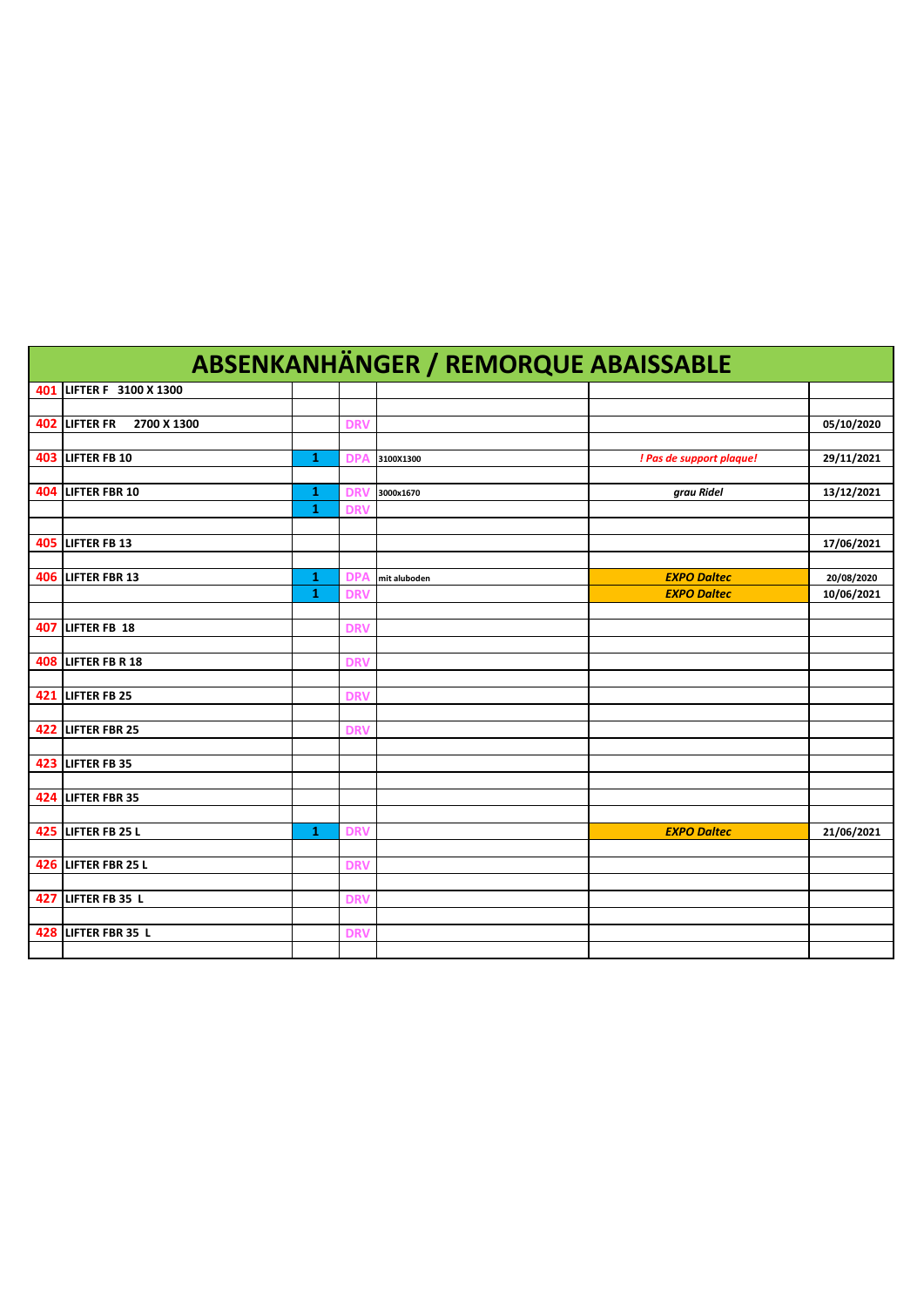|     |                          |                              |                        |                                                              | AUTOTRANSPORTER BUDGET / TRANSPORT VÉHICULE BUDGET |                          |
|-----|--------------------------|------------------------------|------------------------|--------------------------------------------------------------|----------------------------------------------------|--------------------------|
| 501 | <b>VARANO 1 1300 kg</b>  |                              |                        |                                                              |                                                    |                          |
| 502 | VARANO 2 1500 kg         |                              |                        |                                                              |                                                    |                          |
|     |                          |                              |                        |                                                              |                                                    |                          |
|     | 503 VARANO 3 1800 kg     | 1                            | <b>BO</b>              |                                                              | <b>EXPO EVIONNAZ</b>                               |                          |
|     |                          | $\mathbf{1}$<br>$\mathbf{1}$ | <b>BO</b><br><b>BO</b> |                                                              |                                                    |                          |
|     |                          | 1                            | <b>BO</b>              |                                                              |                                                    |                          |
|     |                          | $\mathbf{1}$<br>1            | <b>BO</b><br><b>BO</b> |                                                              |                                                    |                          |
|     |                          | $\mathbf{1}$                 | A                      |                                                              | <b>RESERVÉ</b>                                     |                          |
|     |                          | 1                            | A                      |                                                              |                                                    |                          |
|     |                          | 1<br>1                       | A<br>A                 |                                                              |                                                    |                          |
|     |                          | 1                            | Α                      |                                                              |                                                    |                          |
| 507 | MINI JUMBO BUDGET        |                              | Pon                    |                                                              |                                                    |                          |
|     |                          |                              |                        |                                                              |                                                    |                          |
|     | 511 DAYTONA 13           |                              | т                      | Quad 2 3020 C 1300 kg                                        |                                                    |                          |
|     | 520 DAYTONA 27           | 1                            | т                      | Car platform 4521S 2,7 New Alu                               |                                                    | 09/09/2021               |
|     |                          | 1                            | т                      | Car platform 4521S 2,7 New Alu                               |                                                    | 09/09/2021               |
| 509 | <b>DAYTONA 30 BUDGET</b> | 1                            | B                      | Pas trouvé la remorque                                       |                                                    | 15/02/2021               |
|     |                          | 1                            | B                      |                                                              |                                                    | 04/11/2021               |
|     |                          | 1                            | B                      |                                                              |                                                    | 28/10/2021               |
|     | 517 DAYTONA 30           |                              |                        |                                                              |                                                    |                          |
|     |                          |                              |                        |                                                              |                                                    |                          |
|     | 510 DAYTONA 35 BUDGET    | 1                            | В                      |                                                              |                                                    | 04/11/2021               |
|     | 518 DAYTONA 35           | 1                            | т                      | Carplattform 4020 S Alu 3,5t                                 |                                                    | 09/09/2021               |
|     |                          | 1                            | T                      | Carplattform 4020 S Alu 3,5t                                 |                                                    | 09/09/2021               |
|     |                          | 1<br>1                       | $\mathbf T$<br>т       | Carplattform 4020 S Alu 3,5t<br>Carplattform 4020 S Alu 3,5t |                                                    | 08/11/2021<br>04/11/2021 |
|     |                          | 1                            | т                      | Carplattform 4020 S Alu 3,5t                                 |                                                    | 08/11/2021               |
|     |                          | 1<br>1                       | т<br>т                 | Carplattform 4020 S Alu 3,5t<br>Carplattform 4020 S Alu 3,5t |                                                    | 08/11/2021<br>04/11/2021 |
|     |                          | $\mathbf{1}$                 | т                      |                                                              |                                                    |                          |
|     |                          |                              |                        |                                                              |                                                    |                          |
|     | 512 CAR PLUS 15 BUDGET   |                              | т                      |                                                              |                                                    |                          |
|     | T007 CAR PLUS 27 BUDGET  | 1                            | т                      | Car Plus 27 / 4520 S                                         |                                                    |                          |
|     |                          | $\mathbf{1}$                 | т                      | Car Plus 27 / 4520 S                                         |                                                    |                          |
|     | T008 CAR PLUS 30 BUDGET  | 1                            | т                      | Car Plus 4520 S                                              |                                                    |                          |
|     |                          | 1                            | T                      | Car Plus 4520 S                                              |                                                    |                          |
|     | 523 CAR PLUS 35 BUDGET   | 1                            | т                      | Car Plus 5020 S                                              | <b>EXPO EVIONNAZ</b>                               |                          |
|     |                          |                              |                        |                                                              |                                                    |                          |
|     | T011 CARKEEPER 30 BUDGET | 1<br>1                       | т<br>т                 | Car Plus 5020 S<br>Car Plus 5020 S                           |                                                    | 23/09/2021<br>23/09/2021 |
|     |                          |                              |                        |                                                              |                                                    |                          |
|     | <b>522 CAR DECK 30</b>   | 1<br>1                       | т<br>т                 | Car 4520 S 3T                                                |                                                    |                          |
|     |                          |                              |                        | Car 4520 S 3T                                                | <b>EXPO EVIONNAZ</b>                               |                          |
|     | T012 CARKEEPER 35 BUDGET | 1                            | т                      | 4820/Mitte Alu-Riffel                                        | EXPO / NETEC / Pas de dossier                      | 27/07/2020               |
|     |                          | 1<br>1                       | т<br>т                 | 4820/3 3.5<br>4820/3 3.5                                     |                                                    |                          |
|     |                          | 1                            | т                      | 4820/3 3.5                                                   |                                                    |                          |
|     |                          | 1                            | T                      | 4820/3 3.5                                                   |                                                    |                          |
|     | SONDA 2 ALU              | 1                            | <b>BT</b>              |                                                              |                                                    |                          |
|     |                          |                              |                        |                                                              |                                                    |                          |
|     | <b>SILVERSTONE 3 ALU</b> | 1<br>1                       | BT<br><b>BT</b>        |                                                              |                                                    |                          |
|     |                          | $\mathbf{1}$                 | <b>BT</b>              |                                                              |                                                    |                          |
|     | <b>SILVERSTONE 27</b>    | 1                            | <b>BO</b>              |                                                              |                                                    |                          |
|     |                          |                              |                        |                                                              |                                                    |                          |
|     | <b>IMOLA</b>             | 1                            | A                      | 2700 KG                                                      |                                                    | 15/11/2021               |
|     |                          | 1                            | $\overline{A}$         | 3500 KG                                                      |                                                    | 15/11/2021               |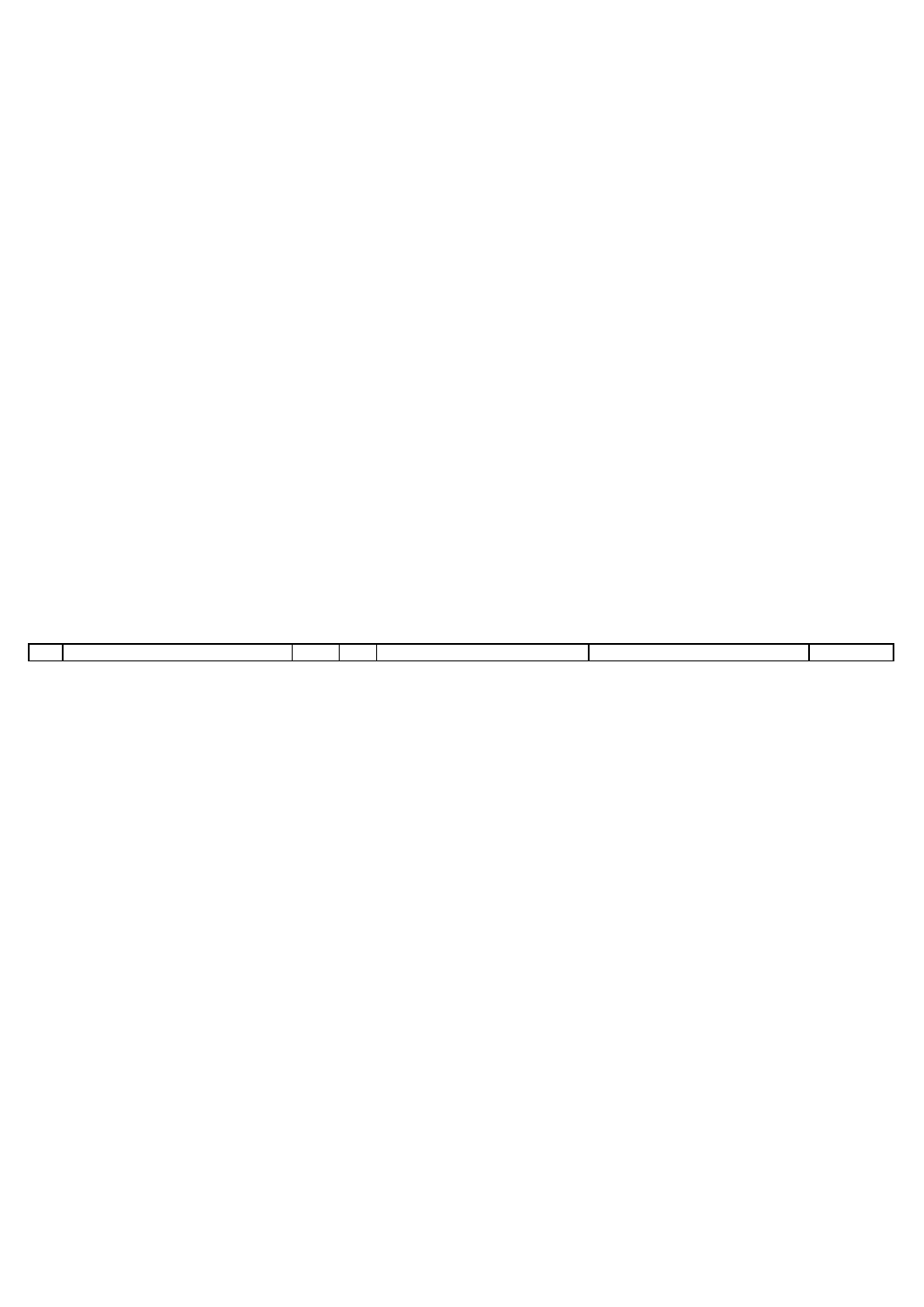| <b>MULTITRANSPORTANHÄNGER / REMORQUE MULTI-TRANSPORTS</b> |              |                |         |  |  |  |  |  |
|-----------------------------------------------------------|--------------|----------------|---------|--|--|--|--|--|
| JUMBO Mini                                                | 1            | Α              |         |  |  |  |  |  |
|                                                           | ${\bf 1}$    | $\overline{A}$ |         |  |  |  |  |  |
|                                                           | $\mathbf{1}$ | A              |         |  |  |  |  |  |
|                                                           | 1            | A              |         |  |  |  |  |  |
|                                                           | $\mathbf{1}$ | A              |         |  |  |  |  |  |
|                                                           |              |                |         |  |  |  |  |  |
| <b>521 JUMBO 25</b>                                       |              | A              |         |  |  |  |  |  |
|                                                           |              |                |         |  |  |  |  |  |
| <b>522 JUMBO 25 S</b>                                     |              | $\overline{A}$ |         |  |  |  |  |  |
|                                                           |              |                |         |  |  |  |  |  |
| <b>523 JUMBO 25 XS</b>                                    |              | A              |         |  |  |  |  |  |
|                                                           |              |                |         |  |  |  |  |  |
| 524 JUMBO 25 XLS                                          |              | A              |         |  |  |  |  |  |
|                                                           |              |                |         |  |  |  |  |  |
| 532 JUMBO 25 BUDGET Plane                                 |              | B              |         |  |  |  |  |  |
|                                                           |              |                |         |  |  |  |  |  |
| 525 JUMBO 35 (4150 x 2100)                                | $\mathbf{1}$ | $\overline{A}$ | Reling  |  |  |  |  |  |
|                                                           | $\mathbf{1}$ | Δ              | Ridelle |  |  |  |  |  |
|                                                           |              |                |         |  |  |  |  |  |
| 526 JUMBO 35 S (5150 x 2100)                              | 1            | <b>BO</b>      | Reling  |  |  |  |  |  |
|                                                           | $\mathbf{1}$ | Α              | Reling  |  |  |  |  |  |
|                                                           |              |                |         |  |  |  |  |  |
| <b>527 JUMBO 35 LS</b>                                    |              | Α              |         |  |  |  |  |  |
|                                                           |              |                |         |  |  |  |  |  |
| <b>528 JUMBO 35 XS</b>                                    |              | A              |         |  |  |  |  |  |
|                                                           |              |                |         |  |  |  |  |  |
| <b>529 JUMBO 35 XLS</b>                                   |              | Α              |         |  |  |  |  |  |
|                                                           |              |                |         |  |  |  |  |  |
| 530 JUMBO 30 BUDGET                                       |              | B              |         |  |  |  |  |  |
|                                                           |              |                |         |  |  |  |  |  |
| 533 JUMBO 30 BUDGET, plâne                                |              | B              |         |  |  |  |  |  |
|                                                           |              |                |         |  |  |  |  |  |
| 531 JUMBO 35 BUDGET                                       |              | B              |         |  |  |  |  |  |
|                                                           |              |                |         |  |  |  |  |  |
| 534 JUMBO 35 BUDGET (avec bâche)                          | 1            | B              |         |  |  |  |  |  |
|                                                           |              |                |         |  |  |  |  |  |
| 535 JUMBO 35 3 SEITENKIPPER                               |              | A              |         |  |  |  |  |  |
|                                                           |              |                |         |  |  |  |  |  |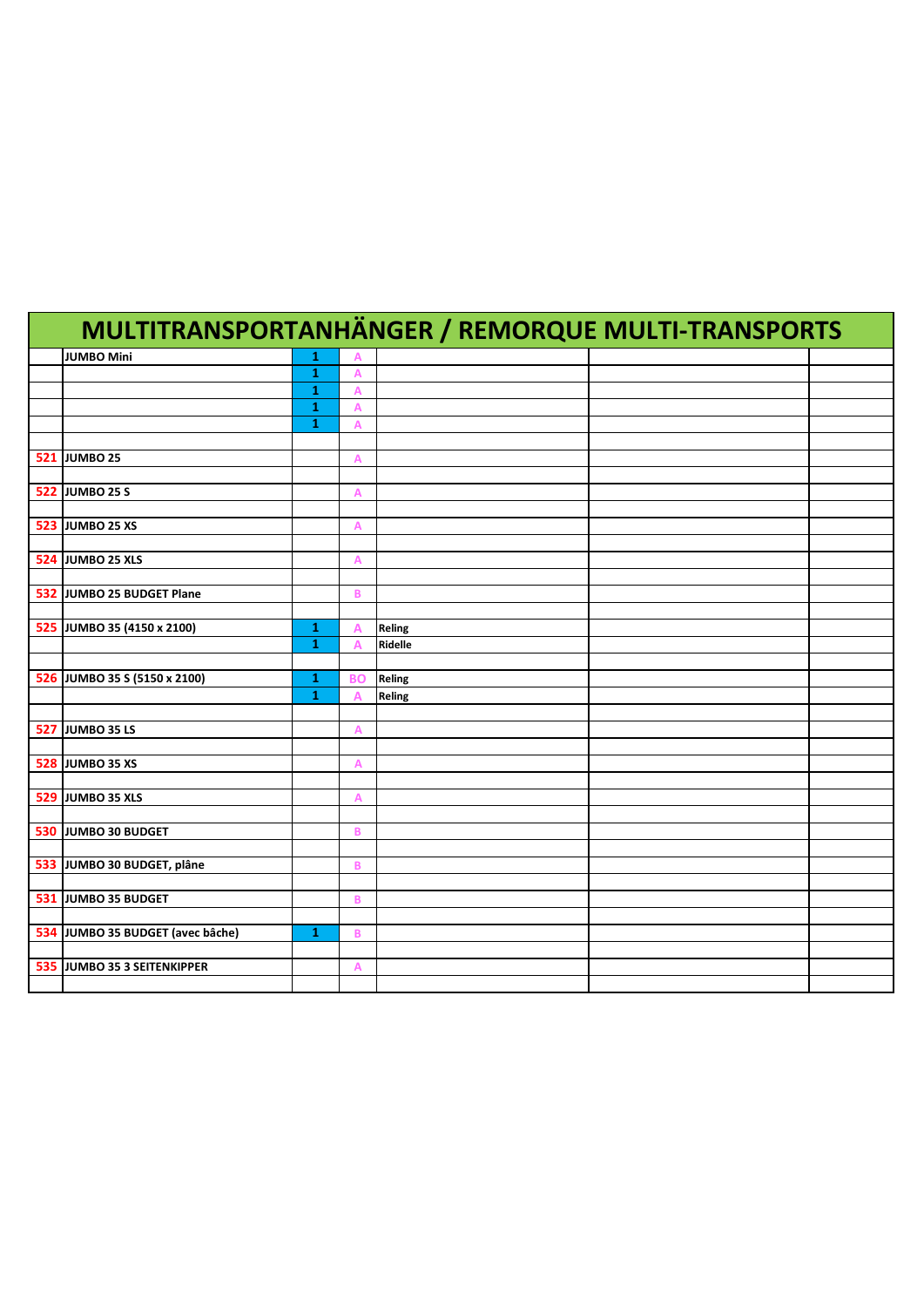| AUTOTRANSPORTANHÄNGER LOW RIDER / REMORQUE TRANSPORT DE VOITURES LOW RIDER |                   |                 |                  |                                                            |            |
|----------------------------------------------------------------------------|-------------------|-----------------|------------------|------------------------------------------------------------|------------|
| 541 LOW RIDER BASIC 30                                                     |                   |                 |                  |                                                            |            |
|                                                                            |                   |                 |                  |                                                            |            |
| <b>542 LOW RIDER FASTLOADER</b>                                            |                   |                 |                  |                                                            |            |
|                                                                            |                   |                 |                  |                                                            |            |
| 543 LOW RIDER WRECKINGSTAR 35                                              |                   | <b>DR</b>       |                  |                                                            |            |
|                                                                            |                   |                 |                  |                                                            |            |
| 544 LOW RIDER SUPER 35                                                     |                   | <b>TA</b>       |                  |                                                            |            |
| <b>545 LE MANS 35</b>                                                      |                   | <b>DRV</b>      |                  |                                                            |            |
|                                                                            |                   |                 |                  |                                                            |            |
| 546 LE MANS 35 SA (8 x 2 m)                                                |                   | <b>DRV</b>      |                  |                                                            |            |
|                                                                            |                   |                 |                  |                                                            |            |
| 567 FORMULA 30 XXL                                                         |                   |                 |                  |                                                            |            |
|                                                                            |                   |                 |                  |                                                            |            |
| <b>FORMULA 30 STREAM</b>                                                   |                   |                 |                  |                                                            |            |
|                                                                            |                   |                 |                  |                                                            |            |
| 568 FORMULA 35 L                                                           | 1                 | <b>NIE</b>      | basculante       |                                                            | 13/12/2021 |
| 568 FORMULA 35 XL                                                          |                   |                 |                  |                                                            |            |
|                                                                            |                   |                 |                  |                                                            |            |
| <b>ALU TOURING PROFI I</b>                                                 |                   |                 |                  |                                                            |            |
|                                                                            |                   |                 |                  |                                                            |            |
| ALU TOURING PROFI II                                                       |                   |                 |                  |                                                            |            |
|                                                                            |                   |                 |                  |                                                            |            |
| ALU TOURING PROFI III                                                      |                   |                 |                  |                                                            |            |
|                                                                            |                   |                 |                  |                                                            |            |
|                                                                            |                   |                 |                  |                                                            |            |
|                                                                            |                   |                 |                  |                                                            |            |
|                                                                            |                   |                 |                  | <b>Sebony OFFERANHÄNGER AERO / REMORQUES CAISSONS AERO</b> |            |
| 601 AERO MINI D                                                            |                   |                 |                  |                                                            |            |
|                                                                            |                   |                 |                  |                                                            |            |
| 602 AERO POLY D (Aero 1300)                                                | 1<br>$\mathbf{1}$ | DE<br><b>DE</b> | hell grau        |                                                            |            |
|                                                                            |                   |                 | <b>Noir</b>      |                                                            |            |
| 603 AERO 1300 D (C300)                                                     | 1                 | DE              | Alu / gris foncé | <b>EXPO EVIONNAZ</b>                                       |            |
|                                                                            | 1                 | <b>DE</b>       | Alu / noir       |                                                            |            |
|                                                                            | 1                 | <b>DE</b>       | Alu / gris clair |                                                            |            |
|                                                                            | 1                 | DE              | Alu / gris foncé |                                                            |            |
|                                                                            |                   |                 |                  |                                                            |            |
| <b>328 AERO MOTORBIKE SHUTTLE</b>                                          |                   | К               |                  |                                                            |            |
|                                                                            |                   |                 |                  |                                                            |            |
| 604 AERO LS 20 D (C500/20)                                                 |                   | DE              |                  |                                                            |            |
|                                                                            | 1                 | <b>DE</b>       |                  |                                                            |            |
| <b>608 AERO LS 20 D XL</b>                                                 |                   |                 |                  |                                                            |            |
| 607 AERO LS 25 D (C500/25)                                                 |                   | DE              |                  |                                                            |            |
|                                                                            |                   |                 |                  |                                                            |            |
| 609 AERO XL 25 D NOUVEAU                                                   |                   | DE              |                  |                                                            |            |
|                                                                            |                   |                 |                  |                                                            |            |
| 611 AERO 20 XXL (C700)                                                     |                   | <b>DE</b>       |                  |                                                            |            |
|                                                                            |                   |                 |                  |                                                            |            |
| <b>AERO 26 XXL (C700)</b>                                                  | 1                 | <b>DE</b>       |                  |                                                            |            |
| 606 AERO 25 3500 x 1800 x 1780                                             |                   | DE              |                  |                                                            |            |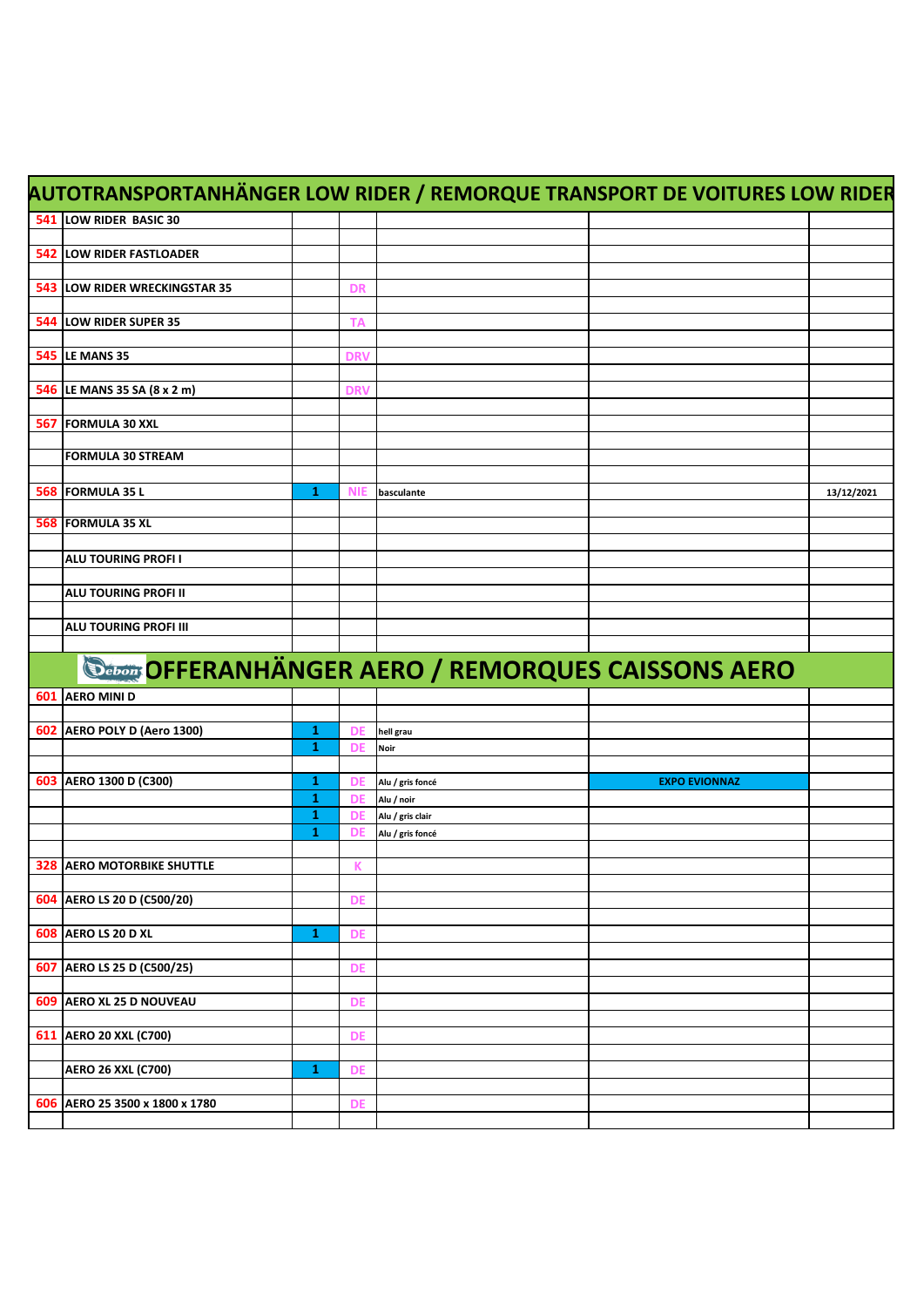|     | <b>TOMPLAN</b>               |                              |            | <b>KOFFERANHÄNGER / REMORQUES CAISSONS</b> |                      |  |
|-----|------------------------------|------------------------------|------------|--------------------------------------------|----------------------|--|
|     |                              |                              |            |                                            |                      |  |
| 634 | VZ 13 TFD PW                 | $\mathbf{1}$<br>$\mathbf{1}$ | ΤP         | Seitentür + Rampen<br>Seitentür + Rampen   | <b>EXPO Daltec</b>   |  |
|     |                              |                              | <b>TP</b>  |                                            |                      |  |
| 638 | VZ 20 TFD PW                 | 1                            | ТP         |                                            | <b>EXPO EVIONNAZ</b> |  |
|     |                              |                              |            |                                            |                      |  |
| 622 | VZ 21 K 750 kg               |                              | <b>Nie</b> |                                            |                      |  |
|     |                              |                              |            |                                            |                      |  |
|     | 623 VZ 21 BK 1000 kg         |                              |            |                                            |                      |  |
|     |                              |                              |            |                                            |                      |  |
|     | 624 VZ 21 230 BK             |                              |            |                                            |                      |  |
|     |                              |                              |            |                                            |                      |  |
|     | 624 VZ 23 BK 1000 kg         |                              | <b>NIE</b> |                                            |                      |  |
|     |                              |                              |            |                                            |                      |  |
|     | 625 VZ 26 BK 1300 kg         | 1                            | <b>NIE</b> |                                            | <b>EXPO Daltec</b>   |  |
|     |                              |                              |            |                                            |                      |  |
|     | 635 VZ 27 TFD 300T.02 PW     | 1                            | ТP         |                                            |                      |  |
|     |                              | $\mathbf{1}$                 | <b>TP</b>  |                                            |                      |  |
|     |                              |                              |            |                                            |                      |  |
|     | 639 VZ 27 TFS 420T.01 SW     | 1                            | <b>TP</b>  | Seitentüre + Rampen hinten                 |                      |  |
|     |                              |                              |            |                                            |                      |  |
|     | VZ 27 TFS 470T.01 SW         |                              | <b>TP</b>  |                                            |                      |  |
|     |                              |                              |            |                                            |                      |  |
|     | 626 VZ 30 BK                 |                              | ТP         |                                            |                      |  |
|     |                              |                              |            |                                            |                      |  |
|     | 632 VZ 30 - 20 BK            |                              |            |                                            |                      |  |
|     |                              |                              |            |                                            |                      |  |
| 627 | VZ 30 - 25 BK                |                              |            |                                            |                      |  |
|     |                              |                              |            |                                            |                      |  |
|     | VZ 25 - 40 BK                |                              |            |                                            |                      |  |
|     |                              |                              |            |                                            |                      |  |
| 628 | <b>CARGO 13 BK</b>           |                              |            |                                            |                      |  |
|     |                              |                              |            |                                            |                      |  |
| 629 | <b>CARGO 20 BK</b>           |                              |            |                                            |                      |  |
|     | <b>CARGO 25 BK</b>           |                              |            |                                            |                      |  |
| 630 |                              |                              |            |                                            |                      |  |
| 636 | CARGO 27 BK TFSP 420T.01 SW  |                              |            |                                            | Seitentüre + Rampe   |  |
|     |                              |                              |            |                                            |                      |  |
| 637 | CARGO 27 BK TFSP 500T SW     | 1                            | <b>TP</b>  |                                            | Flügeltüre hinten    |  |
|     |                              |                              |            |                                            |                      |  |
|     | Cargo 30 BK TFSP 600T.00 SW  | $\mathbf{1}$                 | <b>TP</b>  |                                            | <b>EXPO EVIONNAZ</b> |  |
|     |                              | $\mathbf{1}$                 | <b>TP</b>  |                                            |                      |  |
|     |                              |                              |            |                                            |                      |  |
| 631 | <b>CARGO 35 BK</b>           |                              |            |                                            |                      |  |
|     |                              |                              |            |                                            |                      |  |
| 225 | <b>CARGO 35 CITY TRAILER</b> | 1                            | <b>DRV</b> |                                            |                      |  |
|     |                              | $\mathbf{1}$                 | <b>DRV</b> |                                            |                      |  |
|     |                              |                              |            |                                            |                      |  |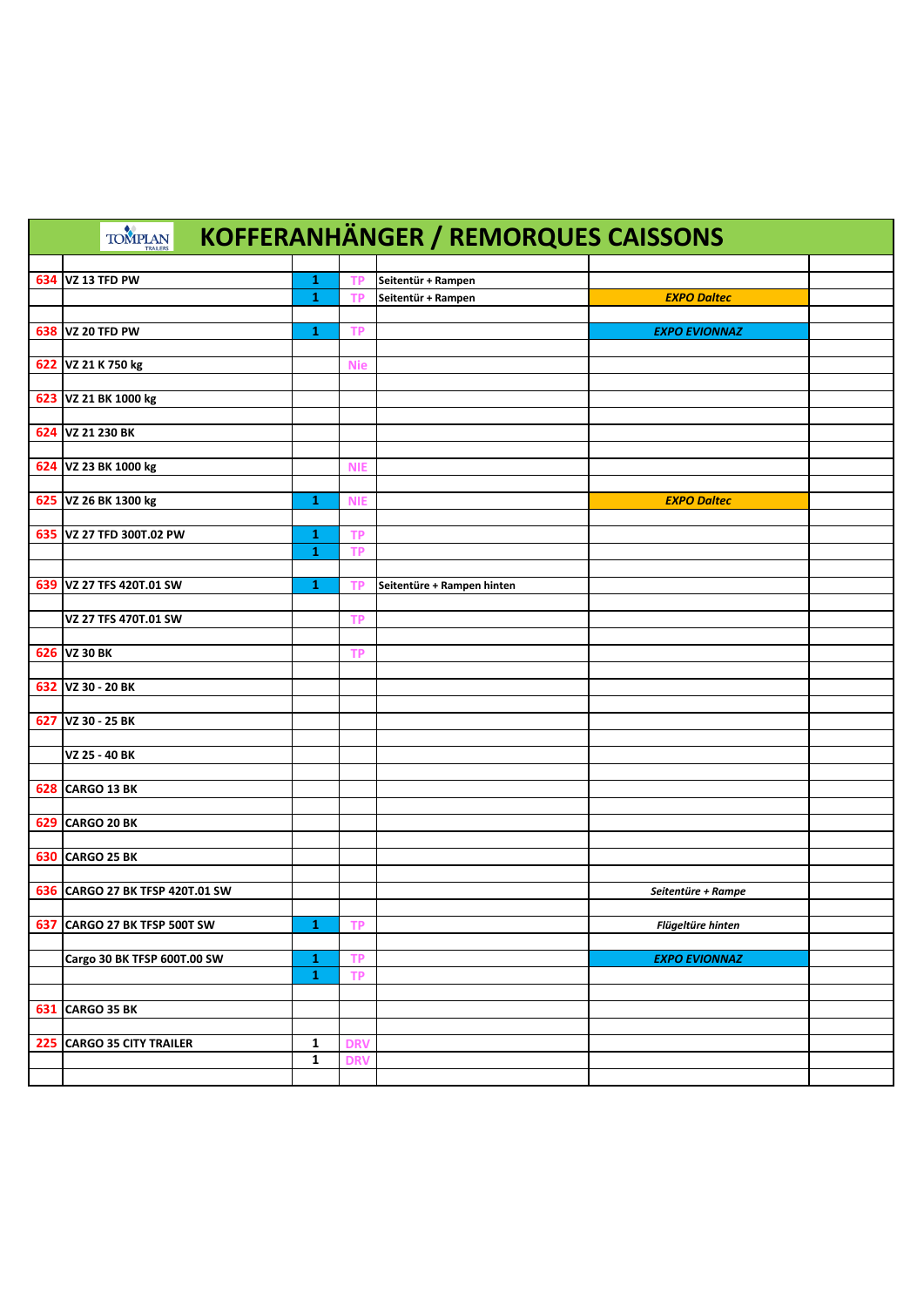|     | agados NINTIERTRANSPORTER / TRANSPORTEUR DE PETITS ANIMAUX                 |              |            |                         |                                                  |            |
|-----|----------------------------------------------------------------------------|--------------|------------|-------------------------|--------------------------------------------------|------------|
| 701 | <b>VZ 21 TT</b>                                                            |              | А          |                         |                                                  |            |
|     |                                                                            |              |            |                         |                                                  |            |
|     | 703 VZ 21 TTA                                                              | $\mathbf{1}$ | A          |                         |                                                  |            |
|     | 702 VZ 26 TT                                                               |              | A          |                         |                                                  |            |
|     |                                                                            |              |            |                         |                                                  |            |
|     | 704 VZ 26 TTA                                                              |              | Α          |                         |                                                  |            |
|     |                                                                            |              |            |                         |                                                  |            |
|     | <b>DRIVAL</b>                                                              |              |            |                         | OSSVIEHTRANSPORTER / TRANSPORTEUR DE GROS BÉTAIL |            |
|     | 711 VT 1500                                                                |              |            |                         |                                                  |            |
|     |                                                                            |              |            |                         |                                                  |            |
|     | 712 VT 2000 (2950 x 1600 x 1900)                                           |              |            |                         |                                                  |            |
|     | VT 2500 D sans New K                                                       | 1            | v          | La 1000e Expo           | <b>EXPO Daltec</b>                               | 03/01/2005 |
|     |                                                                            |              |            |                         |                                                  |            |
|     | 714 VT 2500 Drival                                                         | 1            | <b>DRV</b> |                         |                                                  |            |
|     |                                                                            | 1            | <b>DRV</b> |                         |                                                  |            |
|     |                                                                            | $\mathbf{1}$ | <b>DRV</b> |                         |                                                  |            |
|     |                                                                            | 1            | <b>DRV</b> |                         |                                                  |            |
|     | 715   VT 2500 D Drival                                                     | 1            | <b>DRV</b> |                         |                                                  |            |
|     |                                                                            | 1            | <b>DRV</b> |                         |                                                  |            |
|     |                                                                            | 1            | <b>DRV</b> |                         | <b>EXPO EVIONNAZ</b>                             |            |
|     |                                                                            | 1            | <b>DRV</b> |                         |                                                  |            |
|     |                                                                            |              |            |                         |                                                  |            |
|     | <b>VT ECO BUDGET</b>                                                       | 1            | <b>DRV</b> |                         | <b>EXPO EVIONNAZ</b>                             |            |
|     |                                                                            |              |            |                         |                                                  |            |
|     | 716 VT 3500                                                                | 1            | <b>DRV</b> | VT 2500 D SP 3500       |                                                  |            |
|     | 717 VT 2500 D PT                                                           |              |            |                         |                                                  |            |
|     |                                                                            |              |            |                         |                                                  |            |
|     | <b>A CHEEKAL ROBETRANSPORTANHÄNGER / REMORQUES TRANSPORT CHEV. Changes</b> |              |            |                         |                                                  |            |
|     | 745 PT PW BUDGET S                                                         | 1            | Ðŀ         | <b>Blanc + sellerie</b> |                                                  |            |
|     |                                                                            | 1            | DE         | <b>Blanc + sellerie</b> |                                                  |            |
|     |                                                                            | 1            | DE         | <b>Blanc + sellerie</b> | <b>EXPO EVIONNAZ</b>                             |            |
|     |                                                                            |              |            |                         |                                                  |            |
|     | 747 PT ALU S                                                               |              | DE         |                         |                                                  |            |
|     | 749 PT ALU POLY S                                                          |              | <b>DE</b>  |                         |                                                  |            |
|     |                                                                            |              |            |                         |                                                  |            |
|     | 749 PT GOLD 3 2600 kg                                                      |              | DE         |                         |                                                  |            |
|     |                                                                            |              |            |                         |                                                  |            |
|     | 756 PT TOURING V 1600 kg                                                   |              |            |                         |                                                  |            |
|     |                                                                            |              |            |                         |                                                  |            |
|     | 757 PT TOURING COUNTRY V                                                   |              | <b>DE</b>  |                         |                                                  |            |
|     | 754 PT TRIPLEX (2x1750 kg)                                                 |              | DE         |                         |                                                  |            |
|     |                                                                            |              |            |                         |                                                  |            |
|     | 755 PT QUATRO (2x1750 kg)                                                  |              | DE         |                         |                                                  |            |
|     |                                                                            |              |            |                         |                                                  |            |
|     | 761 PT DUOMAX 2600 kg                                                      |              | DE         |                         |                                                  |            |
|     |                                                                            |              |            |                         |                                                  |            |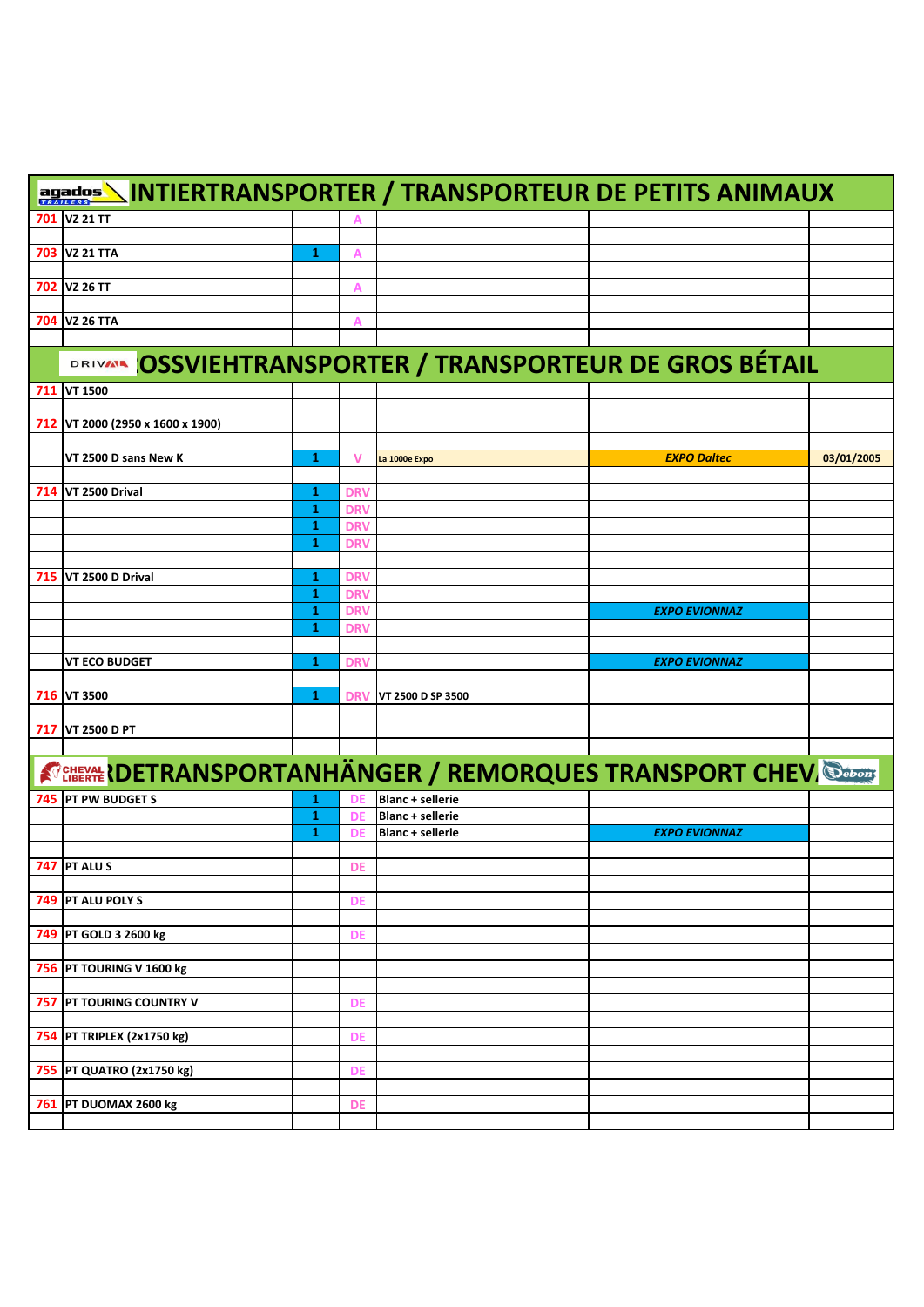|     | Debon                        | 孟<br><b>TELEFAN</b> |            | KIPPER                   | <b>TEMARED</b>       |            |
|-----|------------------------------|---------------------|------------|--------------------------|----------------------|------------|
|     | <b>T015 KIPPER 13 BUDGET</b> | 1                   | т          |                          |                      | 23/11/2020 |
|     |                              |                     |            |                          |                      |            |
|     | 801 KA 1500 ECO              | 1                   | <b>DE</b>  |                          |                      |            |
|     |                              | $\mathbf{1}$        | <b>DE</b>  |                          |                      |            |
|     |                              |                     |            |                          |                      |            |
| 802 | <b>KA 1500 LUX</b>           | 1                   | <b>DE</b>  |                          |                      |            |
|     |                              | $\mathbf{1}$        | DE         | <b>Rehausse ridelles</b> |                      |            |
|     |                              | 1                   | DE         | <b>Rehausse ridelles</b> | <b>EXPO EVIONNAZ</b> |            |
|     |                              |                     |            |                          |                      |            |
|     | T016 KIPPER 15 BUDGET        | 1                   | т          |                          |                      |            |
|     |                              |                     |            |                          |                      |            |
|     | 803 KA 2000 LUX              |                     | <b>DE</b>  |                          |                      |            |
|     | 804 KA 2500 LUX              | 1                   | <b>DE</b>  |                          | <b>Expo Kocher</b>   | 27/05/2021 |
|     |                              | 1                   | <b>DE</b>  |                          | <b>Expo TC point</b> | 17/05/2021 |
|     |                              | 1                   | DE         | Rampes                   |                      |            |
|     |                              | 1                   | <b>DE</b>  | Rampes                   |                      |            |
|     |                              | 1                   | <b>DE</b>  |                          |                      |            |
|     |                              |                     |            |                          |                      |            |
|     | 805 KA 3500 LUX              | 1                   | <b>DE</b>  | Rampe                    | <b>Expo Hirschi</b>  |            |
|     |                              | 1                   | <b>DE</b>  | Rampe                    | <b>EXPO EVIONNAZ</b> |            |
|     |                              | 1                   | <b>DE</b>  | <b>Rehausse ridelles</b> |                      |            |
|     |                              | 1                   | <b>DE</b>  | Rehausse grillagées 600  |                      |            |
|     |                              | 1                   | <b>DE</b>  | <b>Rehausse ridelles</b> |                      |            |
|     |                              |                     |            |                          |                      |            |
|     | <b>KA 3500 ECO</b>           | 1                   | A          |                          |                      | 28/10/2021 |
|     |                              | $\mathbf{1}$        | A          |                          |                      | 15/11/2021 |
|     |                              |                     |            |                          |                      |            |
|     | KIPPER 3500KG (Muldy)        |                     | <b>Rep</b> |                          |                      |            |
|     |                              |                     |            |                          |                      |            |
|     | T000 KIPPER 35 BUDGET        | 1                   | T          |                          |                      |            |
|     |                              |                     |            |                          |                      |            |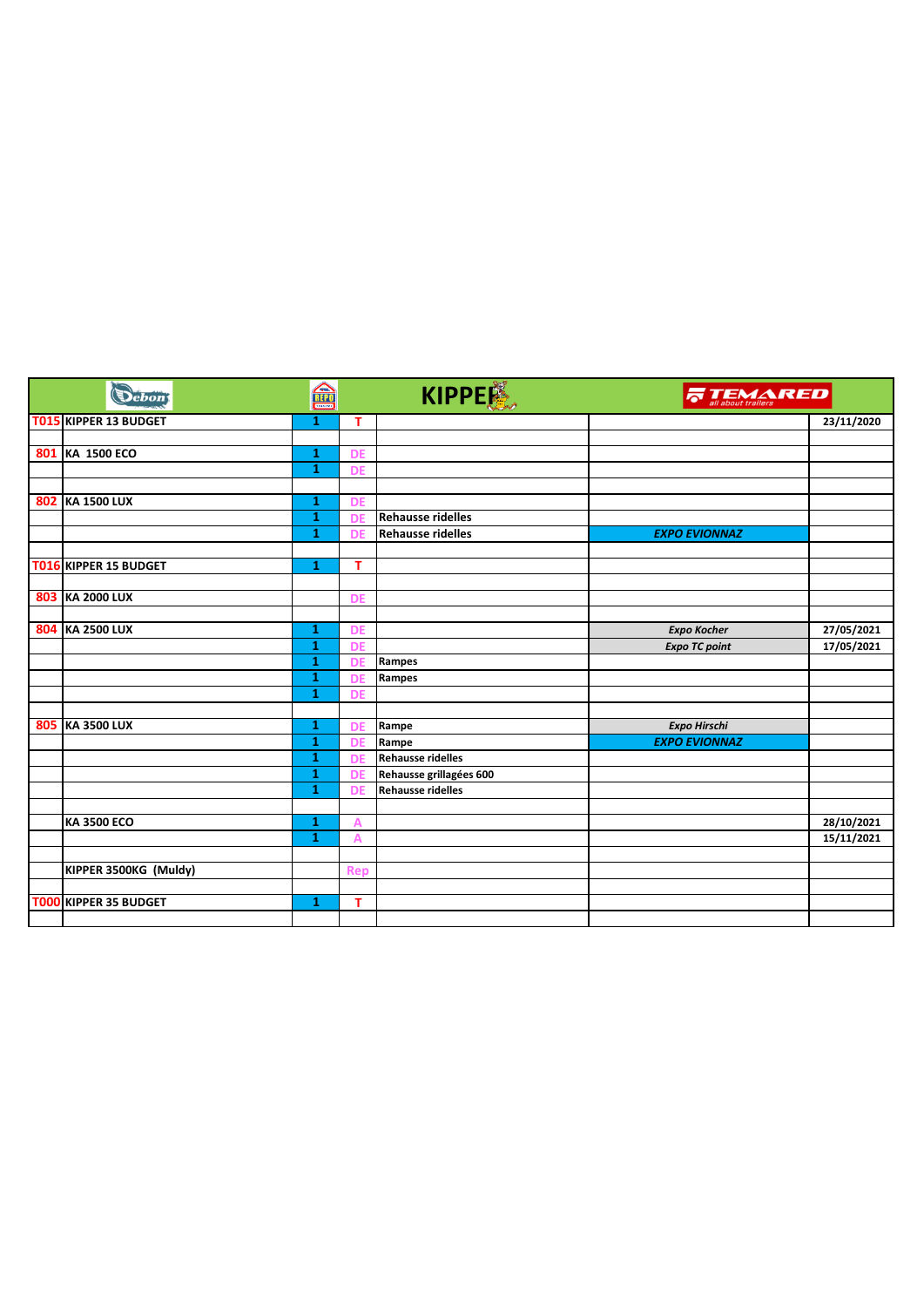| <b>BAUMASCHINENANHÄNGER / REMORQUES DE CHANTIERS</b> |                                                                |              |            |                         |                             |             |  |  |  |  |
|------------------------------------------------------|----------------------------------------------------------------|--------------|------------|-------------------------|-----------------------------|-------------|--|--|--|--|
|                                                      |                                                                |              |            |                         |                             |             |  |  |  |  |
| 851                                                  | <b>BAT 30 BO</b>                                               |              |            |                         |                             |             |  |  |  |  |
|                                                      |                                                                |              |            |                         |                             |             |  |  |  |  |
| 852                                                  | <b>BAT 35 BO (BUDGET)</b>                                      | 1            | <b>BO</b>  |                         | <b>EXPO EVIONNAZ</b>        | 15/11/2021  |  |  |  |  |
|                                                      |                                                                | $\mathbf{1}$ | <b>BO</b>  |                         |                             |             |  |  |  |  |
|                                                      |                                                                | $\mathbf{1}$ | <b>BO</b>  |                         |                             |             |  |  |  |  |
|                                                      |                                                                |              |            |                         |                             |             |  |  |  |  |
|                                                      | T017 Baumaschinenanh. 3500kg                                   |              |            |                         |                             |             |  |  |  |  |
|                                                      |                                                                |              |            |                         |                             |             |  |  |  |  |
|                                                      | 853 VZ 35 - 25 BAT                                             |              | <b>BO</b>  |                         |                             |             |  |  |  |  |
|                                                      |                                                                |              |            |                         |                             |             |  |  |  |  |
|                                                      | 854   VZ 35 - 35 BAT                                           |              | ΤA         |                         |                             |             |  |  |  |  |
|                                                      |                                                                |              |            |                         |                             |             |  |  |  |  |
| 855                                                  | VZ 35 - 50 BAT                                                 |              |            |                         |                             |             |  |  |  |  |
|                                                      |                                                                |              |            |                         |                             |             |  |  |  |  |
| 856                                                  | VZ 35 - 40 BAC 3                                               | 1            | т          | 3 Achsen                |                             | 08/11/2021  |  |  |  |  |
|                                                      |                                                                | 1            | т          | 3 Achsen                | <b>EXPO EVIONNAZ</b>        | 22/11/2021  |  |  |  |  |
|                                                      |                                                                | 1            | т          | 3 Achsen                |                             | 22/11/2021  |  |  |  |  |
|                                                      |                                                                | 1            | т          | 3 Achsen                |                             | 29/11/2021  |  |  |  |  |
|                                                      |                                                                |              |            |                         |                             |             |  |  |  |  |
|                                                      | VZ 35 - 40 BAC 2                                               | 1            | т          | 2 Achsen                |                             | 22/11/2021  |  |  |  |  |
|                                                      |                                                                | 1            | т          | 2 Achsen                |                             | 22/11/2021  |  |  |  |  |
|                                                      |                                                                | 1            | т          | 2 Achsen                | <b>EXPO EVIONNAZ</b>        | 22/11/2021  |  |  |  |  |
|                                                      |                                                                | 1            | т          | 2 Achsen                |                             | 22/11/2021  |  |  |  |  |
|                                                      |                                                                |              |            |                         |                             |             |  |  |  |  |
| 860                                                  | <b>WERKZEUG ST</b>                                             | 1            | ΤА         | <b>JAUNE</b>            |                             | 31/05/2021  |  |  |  |  |
|                                                      |                                                                | 1            | ΤА         | <b>JAUNE</b>            | Endommagé pendant transport | 14/06/2021  |  |  |  |  |
|                                                      |                                                                | 1            | TA         | <b>BLANC</b>            |                             | 22/11/2021  |  |  |  |  |
|                                                      |                                                                | 1            | TA         | <b>BLANC</b>            |                             | 22/11/2021  |  |  |  |  |
|                                                      |                                                                | 1            | <b>TA</b>  | <b>JAUNE</b>            | <b>EXPO EVIONNAZ</b>        | 06/12/2021  |  |  |  |  |
|                                                      |                                                                | 1            | ΤA         | <b>JAUNE</b>            |                             | 06/12/2021  |  |  |  |  |
|                                                      |                                                                | 1            | ΤA         | <b>JAUNE</b>            |                             | 06/12/2021  |  |  |  |  |
|                                                      |                                                                | 1            | ТΑ         | JAUNE                   |                             | 06/12/2021  |  |  |  |  |
|                                                      |                                                                |              |            |                         |                             |             |  |  |  |  |
| 861                                                  | <b>WERKZEUG PRO</b>                                            | 1            | <b>PRO</b> |                         |                             | 20/12/2021  |  |  |  |  |
|                                                      |                                                                | $\mathbf{1}$ | <b>PRO</b> | Pas trouvé la plaquette |                             |             |  |  |  |  |
|                                                      |                                                                | 1            | <b>PRO</b> |                         | <b>EXPO EVIONNAZ</b>        |             |  |  |  |  |
|                                                      |                                                                |              |            |                         |                             |             |  |  |  |  |
|                                                      | 862 BSW 320                                                    | 1            | К          |                         | <b>EXPO Daltec</b>          | 08/04/2021  |  |  |  |  |
|                                                      |                                                                | 1            | К          |                         |                             |             |  |  |  |  |
|                                                      |                                                                |              |            |                         |                             |             |  |  |  |  |
| 863                                                  | <b>BSW 520</b>                                                 | 1            | <b>TP</b>  |                         | <b>EXPO EVIONNAZ</b>        |             |  |  |  |  |
|                                                      |                                                                |              |            |                         |                             |             |  |  |  |  |
|                                                      | <b>KÜHLANHÄNGER / REMORQUES FRIGORIFIQUE</b><br><b>TOMPLAN</b> |              |            |                         |                             |             |  |  |  |  |
| 901                                                  | VZ 25-15 FK 1500 KG                                            |              | <b>ER</b>  |                         |                             | 09/09/2021  |  |  |  |  |
|                                                      |                                                                |              |            |                         |                             |             |  |  |  |  |
|                                                      | VZ 25 - 13 FK                                                  | 1            | <b>NIE</b> |                         | <b>EXPO Daltec</b>          |             |  |  |  |  |
|                                                      |                                                                | 1            | <b>NIE</b> |                         | <b>EXPO</b>                 |             |  |  |  |  |
|                                                      |                                                                |              |            |                         |                             |             |  |  |  |  |
|                                                      | TFI 300T.01 2700 kg                                            | 1            | ТP         | Flügeltüre hinten       | <b>EXPO EVIONNAZ</b>        |             |  |  |  |  |
|                                                      |                                                                | 1            | <b>TP</b>  |                         | <b>EXPO Daltec</b>          |             |  |  |  |  |
|                                                      |                                                                |              |            |                         |                             |             |  |  |  |  |
|                                                      | VZ 29-30 FK 3000 KG                                            | 1            |            |                         | <b>EN PRÊT</b>              |             |  |  |  |  |
| 903                                                  |                                                                |              | <b>NIE</b> |                         |                             | carte grise |  |  |  |  |
|                                                      |                                                                |              |            |                         |                             |             |  |  |  |  |
| 904                                                  | CARGO 35 FRIGO                                                 |              |            |                         |                             |             |  |  |  |  |
|                                                      |                                                                |              |            |                         |                             |             |  |  |  |  |